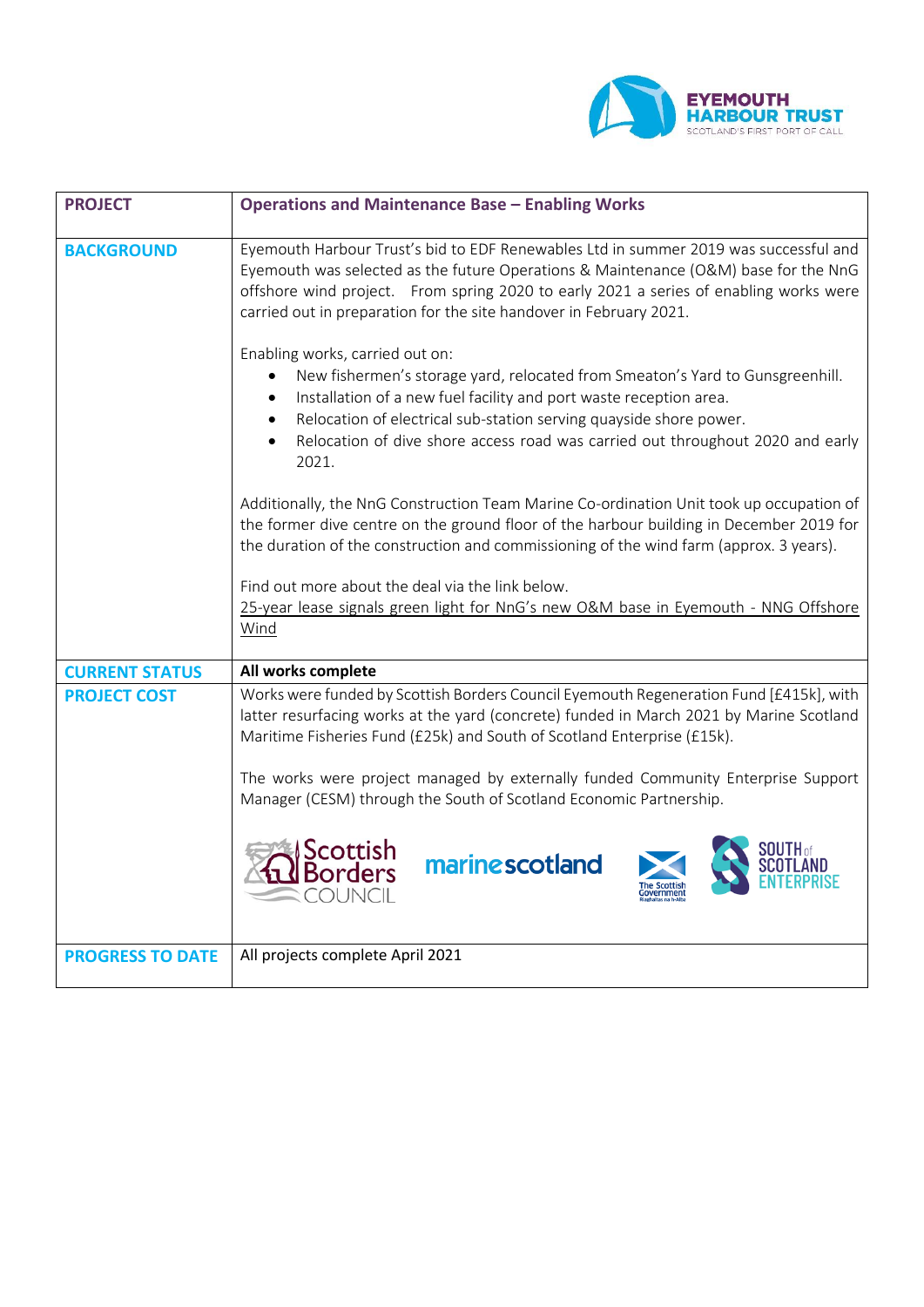

*The new fishermen's storage yard – work in progress*



*The completed fishermen's storage yard at Gunsgreen Industrial Estate*



*The new dive shore access road, looking north east towards the dive shore car park.*